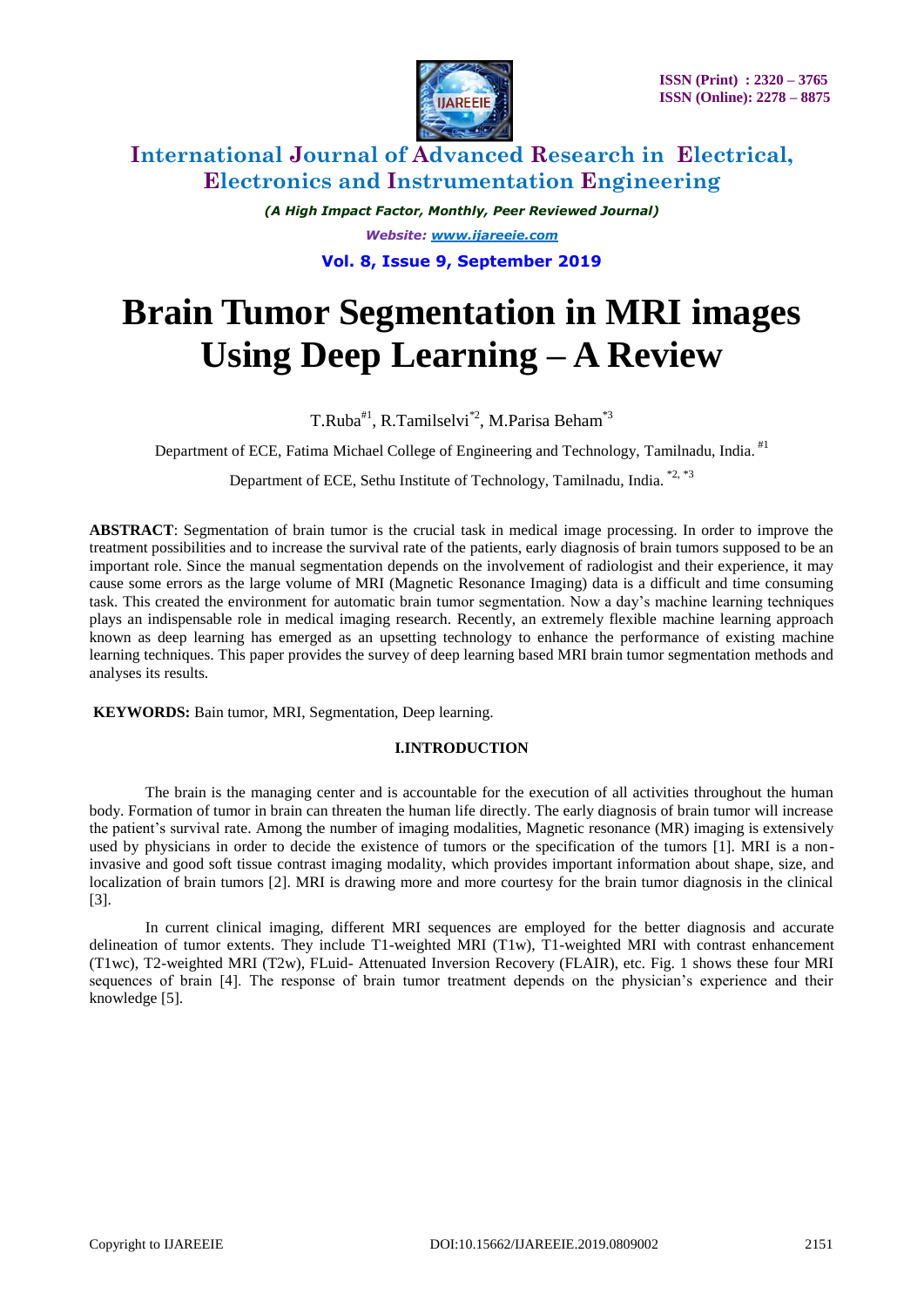

*(A High Impact Factor, Monthly, Peer Reviewed Journal)*

*Website: [www.ijareeie.com](http://www.ijareeie.com/)*

**Vol. 8, Issue 9, September 2019**



Fig. 1 Four imaging modalities: (a) T1-weighted MRI; (b) T2-weighted MRI; (c) FLAIR; and (d) FLAIR with contrast Enhancement [4]

This problem is the main reason, for the development of fully automated and flawless tumor detection system. In current scenario, there are many methods have been developed for automatically segmenting the tumor extents from brain MRI images. Recently, an extremely flexible machine learning approach known as deep learning has emerged as an upsetting technology to enhance the performance of existing machine learning techniques. Especially, CNNs (Convolutional Neural Network), are hastily gaining their attractiveness in the computer vision community. Various deep learning based brain tumor segmentation methods are discussed in this paper.

The rest of the paper is organized as follows: Section II discussed various deep learning based brain tumor segmentation methods and section III analyzed the results of various methods and concluded the discussion.

#### **II. DEEP LEARNING BASED BRAIN TUMOR SEGMENTATION METHODS**

In last decade, numerous methods have been projected to automatically segment the brain tumors from MRI images. In current scenario, deep learning based neural networks hastily gaining their magnetism in the computer vision community. The generic architecture of CNN based brain tumor segmentation is given in Fig. 2. In every image processing task, first step is the image acquisition. In majority of the brain tumor segmentation research, BRATS datasets are used since it has all four MRI modalities with ground truth images. BRATS are available in different forms such as BRATS 2013, BRATS 2015, BRATS 2017and BRATS 2018. Preprocessing should be done on the MRI images to avoid intensity related problems. Some of the preprocessing in MRI images may be may be intensity correction and intensity normalization. Then the preprocessed image is fed to the CNN which segments tumor extents through different layers such as convolution layer with ReLU activation layer, pooling layer and fully connected layers. The convolution layer is convolving an image with kernels to attain feature maps. The activation layer is accountable for non-linearly transforming the data. Rectifier linear units (ReLU) are found to attain superior results than the more conventional sigmoid, or hyperbolic tangent functions, and speed up training [6], [7]. Pooling layer joins the spatially nearby features in the feature maps. So that it decreases the computational load of the next stages. Max-pooling or average-pooling are the more commonly used pooling functions. In order to avoid the error classification of tumor tissues, post processing is applied on the segmented output.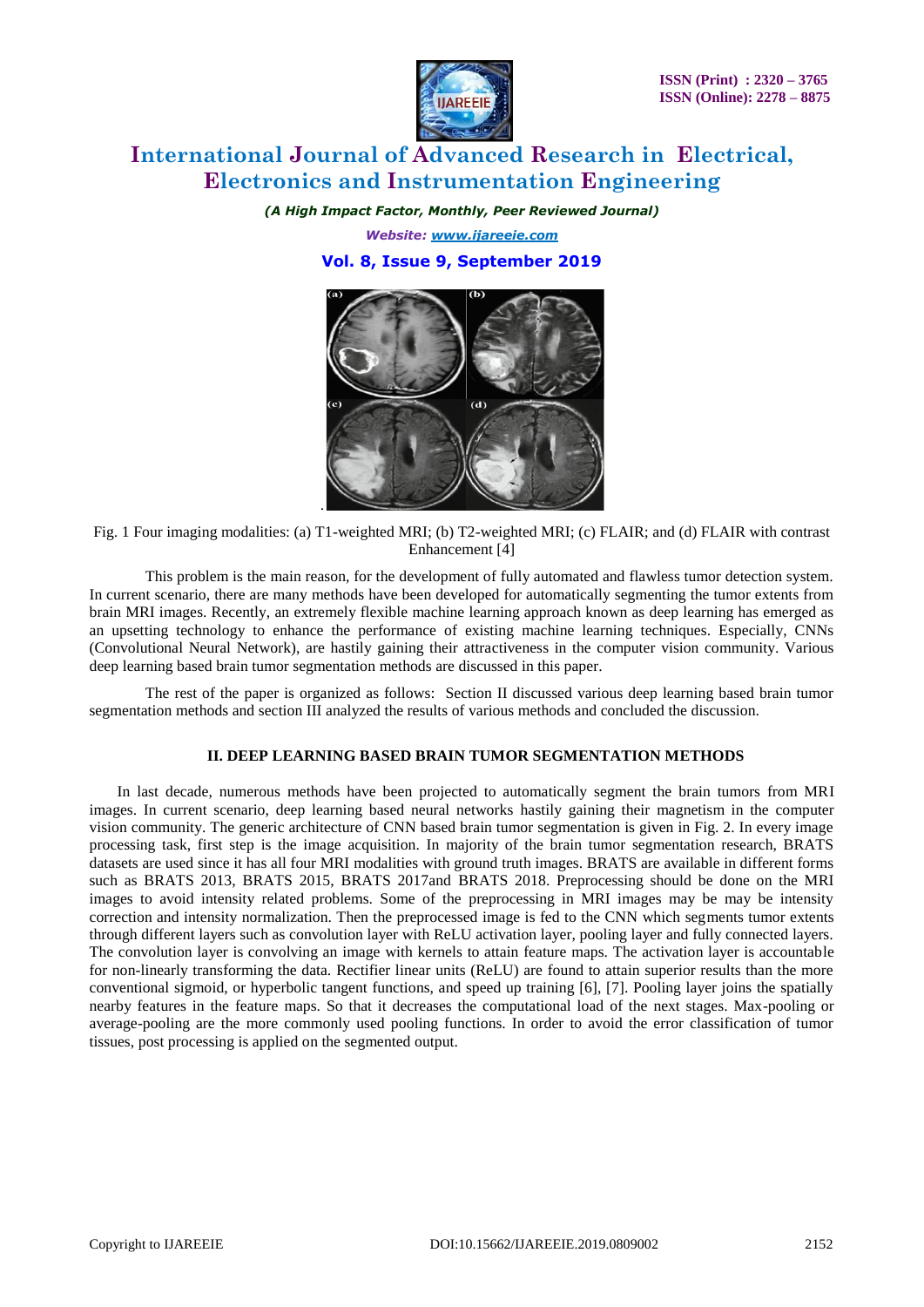

*(A High Impact Factor, Monthly, Peer Reviewed Journal)*

*Website: [www.ijareeie.com](http://www.ijareeie.com/)*

### **Vol. 8, Issue 9, September 2019**



Fig. 2. Generic Architecture of deep learning based brain tumor segmentation

#### **A. Types of CNN Architecture for Brain Tumor Segmentation**

CNN are applied to attain some infiltrate results and succeed well-known contests [8], [9]. The convolution layer is convolving an image with kernels to attain feature maps. In order to improve certain characteristics of the input, the weights of the kernels are modified at some stage in the training phase by back propagation. Several convolution layers are heaped together, to extract more meaningful features. Numeral researchers have employ CNN for brain tumor segmentation. Some of the CNN based brain tumor segmentation method was discussed in this chapter.

Mohammad et al. [10] projected two architectures for CNN such as two-pathway architecture and cascaded architecture. In the two-pathway architecture, input is given to two CNNs; one named Local path CNN and other Global path CNN. Then the output of these CNNs is concatenated to produce the final value.

In the cascaded architecture, the output parameters of one CNN are provided as an input to second CNN. 2D patches are extracted and the training is done with this patches. Connected component-based method was used as a post processing method to remove a blob. The authors in [11] also proposed two separate architectures for brain tumor segmentation. One is implemented for segmenting high-grade glioma (HGG) which has depth of 11 layers and another one was implemented for low-grade glioma (LGG) which had 9-layer depth. 2D patches are extracted and given as an input after preprocessing such as intensity normalization and bias-field correction. For removing misclassified cluster, predefined threshold value is set.

Peter et.al [12] suggested the CNN architecture that accepts 2D patches as its input. For preprocessing they have used intensity normalization and histogram matching. They applied both normalization and bilinear interpolation at the hidden layer, which has ReLU and max pooling.

Konstantinos et.al.[13], used the two-pathway architecture that accepts 3D patches as its input to CNN. In preprocessing, the images are normalized with zero mean and unit variance. Conditional Random Field (CRF) is used for post processing which is used to reduce the imbalance between the tumor and the surroundings. Also the false positives are detached using morphological operations. In [14], the authors designed CNN that takes the 3D input patches as the input. Bias-field correction and normalization is completed as preprocessing only for T1 and T1c images. Closing operation is done as post processing step to remove small dark spots and connect all small bright cracks. Similarly Randhawa et.al.[15] proposed 8-layer CNN architecture that worked on 2D image patches.

#### **III. DISCUSSION AND CONCLUSION**

As such, manual tumor segmentation is time consuming process; the automated segmentation helps the radiologists to take a quick decision about the tumor progress. In this paper, we discussed various deep learning based tumor segmentation models. Table 1 summarizes the performance of those deep learning methods for automatic brain tumor segmentation and the comparison between various methods has been shown in Fig. 3.

All the methods discussed in this paper are almost use BRATS dataset as it is easily available to public along with its ground truth images. The automated method of segmentation needs validation.

Since BRATS databases are available with ground truth images, evaluation metric is enough for validation. Dice's Coefficient (DC) is one of the evaluation metrics for validation which is used as a similarity measure between two sets. This can be measured by using following formula.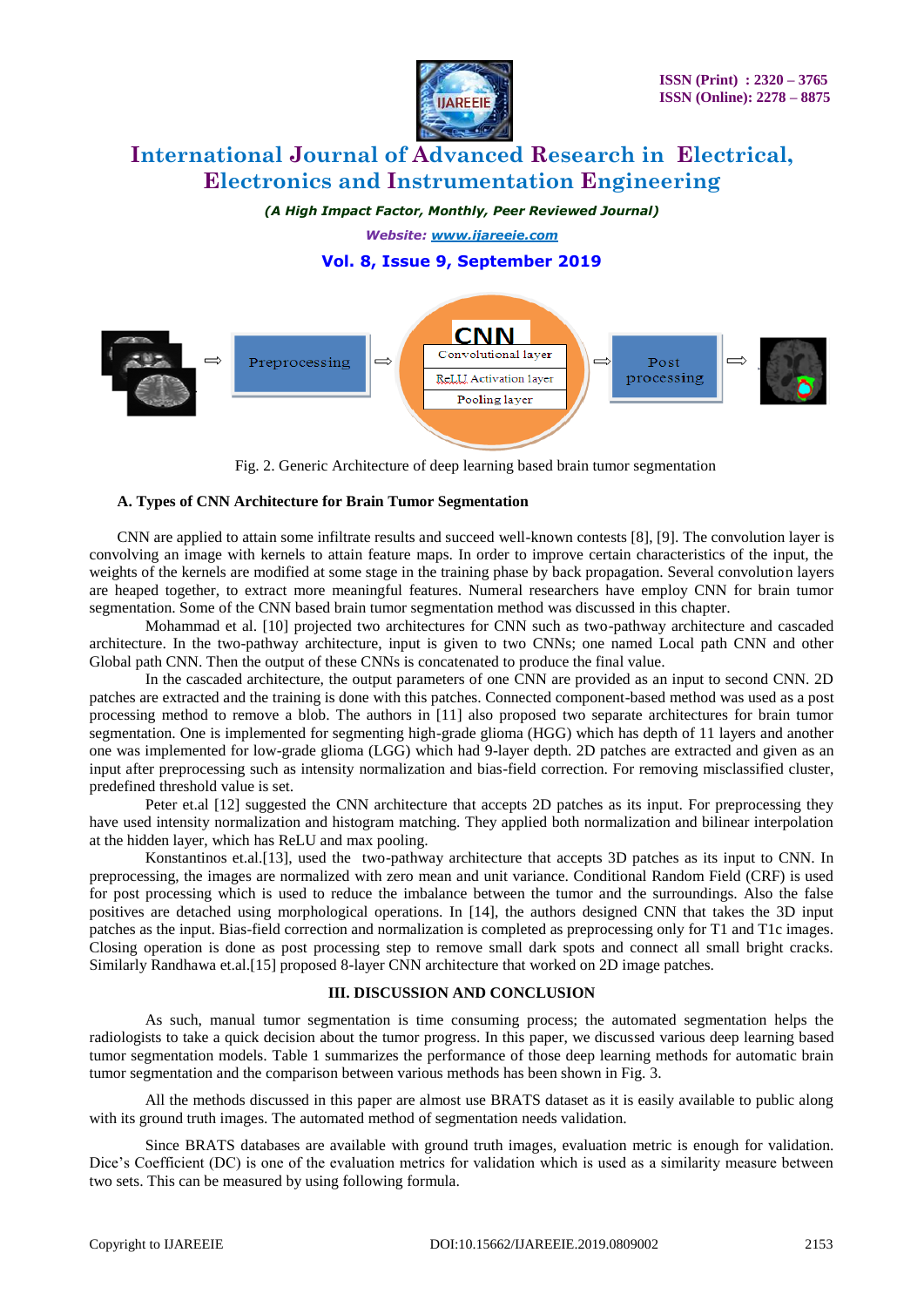

*(A High Impact Factor, Monthly, Peer Reviewed Journal)*

*Website: [www.ijareeie.com](http://www.ijareeie.com/)*

### **Vol. 8, Issue 9, September 2019**

$$
DC = \frac{2|A \cap B|}{|A| + |B|} \quad where 0 \le DC \le 1
$$

| Here, A is a set of ground truth voxels and B is a set of voxels labeled using segmentation method.<br>Table 1. Summary of deep-learning based brain tumor segmentation methods |                                   |                                     |                                                                |                           |             |          |
|---------------------------------------------------------------------------------------------------------------------------------------------------------------------------------|-----------------------------------|-------------------------------------|----------------------------------------------------------------|---------------------------|-------------|----------|
| S.No                                                                                                                                                                            | <b>Author</b>                     | <b>Database</b>                     | <b>Method Used</b>                                             | <b>Performance (DICE)</b> |             |          |
|                                                                                                                                                                                 |                                   |                                     |                                                                | Complete                  | Core        | Enh      |
| $\mathbf{1}$                                                                                                                                                                    | Mohammad et al.<br>$[10]$         | <b>BRATS 2013</b>                   | Two path-way CNN<br>architecture                               | 0.85                      | 0.78        | 0.73     |
| $\sqrt{2}$                                                                                                                                                                      | P. Sergio et al. [11]             | BRATS 2013 and<br><b>BRATS 2015</b> | CNN with 11 layers for HGG<br>and CNN with 9 layers for<br>LGG | HGG/0.88                  | HGG/0.76    | HGG/0.73 |
|                                                                                                                                                                                 |                                   |                                     |                                                                | LGG/0.65                  | $LGG/$ 0.53 | LGG/0.00 |
| 3                                                                                                                                                                               | Peter et.al., [12]                | <b>BRATS 2016</b>                   | 2D CNN                                                         | 0.87                      | 0.81        | 0.72     |
| $\overline{4}$                                                                                                                                                                  | Konstantinos et.al.,<br>$[13]$    | <b>BRATS 2015</b>                   | Deep CNN with CRF                                              | 0.898                     | 0.75        | 0.721    |
| 5                                                                                                                                                                               | Pandian et.al., [14]              | <b>BRATS 2016</b>                   | 3D CNN                                                         | 0.725                     | 0.611       | 0.572    |
| 6                                                                                                                                                                               | Randhawa et.al.,<br>$[15]$        | <b>BRATS 2016</b>                   | CNN with 8 layers                                              | 0.87                      | 0.75        | 0.71     |
| 7                                                                                                                                                                               | Urban et al. [16]                 | <b>BRATS 2013</b>                   | 3D CNN                                                         | 0.87                      | 0.77        | 0.73     |
| $\,8\,$                                                                                                                                                                         | Zikic et al. [17]                 | <b>BRATS 2013</b>                   | 3D CNN                                                         | 0.84                      | 0.74        | 0.69     |
| $\overline{9}$                                                                                                                                                                  | Davy et al. [18]                  | <b>BRATS 2013</b>                   | A two pathway CNN                                              | 0.85                      | 0.74        | 0.68     |
| 10                                                                                                                                                                              | <b>Dvorak</b> and Menze<br>$[19]$ | <b>BRATS 2013</b>                   | CNN with structured prediction                                 | 0.83                      | 0.75        | 0.77     |
| 11                                                                                                                                                                              | Pereira et al. [20]               | <b>BRATS 2013</b>                   | CNN with small kernals                                         | 0.88                      | 0.83        | 0.77     |
| 12                                                                                                                                                                              | Havaei et al. [21]                | <b>BRATS 2013</b>                   | Cascaded CNN architecture                                      | 0.88                      | 0.79        | 0.73     |
| 13                                                                                                                                                                              | Lyksborg et al. [22]              | <b>BRATS 2014</b>                   | 2D CNN                                                         | 0.80                      | 0.64        | 0.59     |
| 14                                                                                                                                                                              | Kamnitsas et al.<br>$[23]$        | <b>BRATS 2015</b>                   | 3D CNN with CRF                                                | 0.85                      | 0.67        | 0.63     |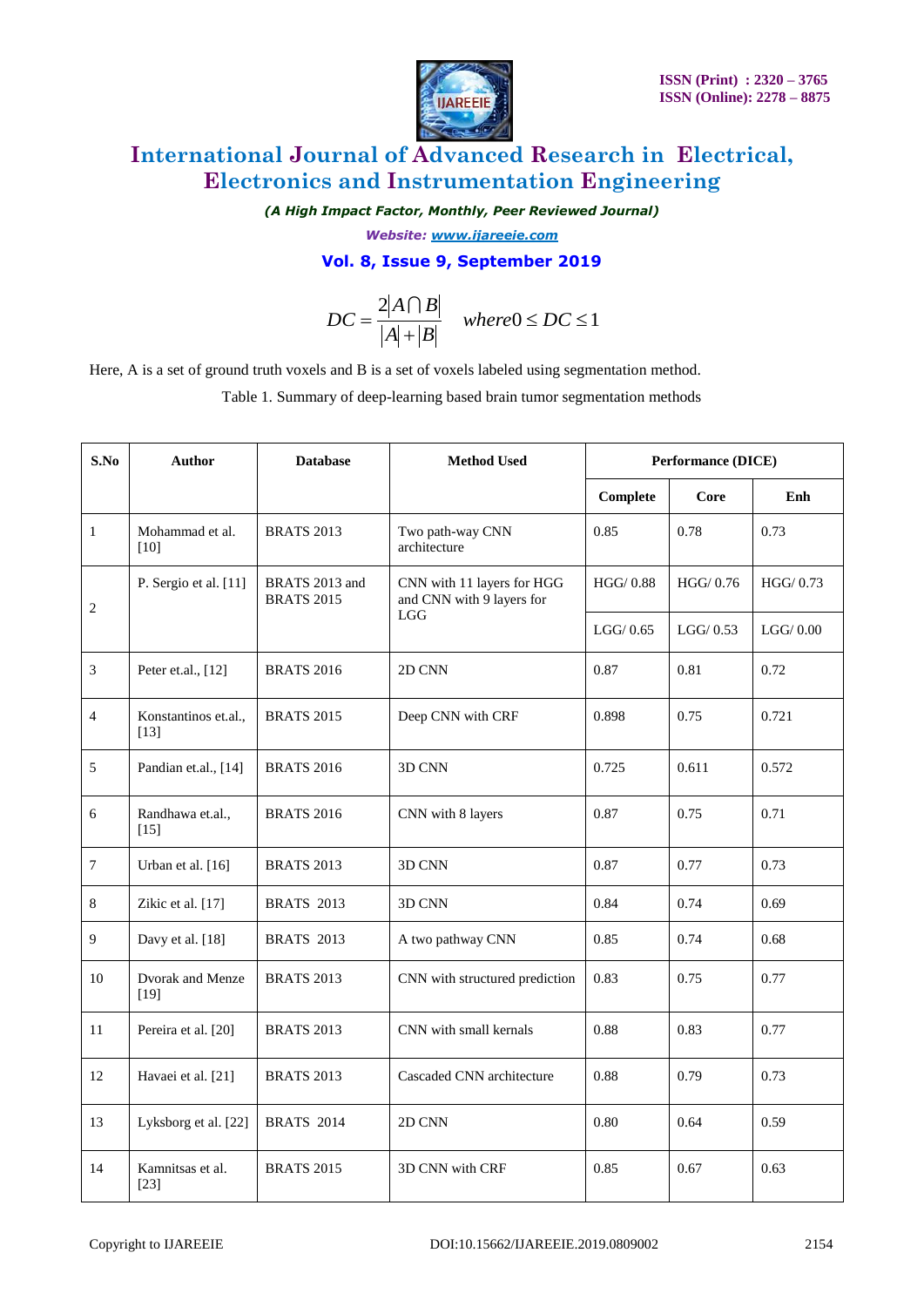

*(A High Impact Factor, Monthly, Peer Reviewed Journal)*

*Website: [www.ijareeie.com](http://www.ijareeie.com/)*

#### **Vol. 8, Issue 9, September 2019**



Fig.3. Dice Metric of Various Deep Learning based methods

In general, the manual segmentation recognizes four different types of intra-tumoral classes such as necrosis, edema, non-enhancing and enhancing tumor. Though, the evaluation is carry out for the enhancing tumor, the core (necrosis + non-enhancing tumor + enhancing tumor), and the complete tumor (all classes combined). Dice value should be calculated for each tumor regions. Dice metric of all these regions for various deep learning methods is shown in table1. Among various methods discussed in this paper, Konstantinos et.al., [11] achieves higher results in the dice metrics as it was shown in Fig. 3 that they reached 0.898 of dice for complete tumor, 0.75 of dice for core region and 0.721 of dice for enhancing region of tumor respectively. 3DCNN is used for segmentation with CRF as post processing in this work.

From this review it is inferred that the deep learning offers a very influential structure for brain image segmentation which provides considerable results compared to conventional methods. There are various CNN architectures for brain tumor segmentation. The CNN directly extracts the image features, where the conventional method extracts the hand-crafted features. However, once the training of CNN is completed, the testing requires reduced time. Nowadays with potent hardware, the response time for deep-learning methods is getting comparable to conventional methods. In future, the upgrading and variations in the architecture of CNN and the addition of balancing information from other modalities may perk up the current methods and causes the development of fast and fully automated tumor segmentation methods for enhanced diagnosis.

#### **REFERENCES**

- 1. Pereira S, Pinto A, Alves V, Silva CA. Brain tumor segmentation using convolutional neural networks in MRI images. IEEE T Med Imaging 2016; 35: 1240-1251.
- 2. Z.P. Liang and P. C. Lauterbur, Principles of Magnetic Resonance Imaging: A Signal Processing Perspective. The Institute of Electrical and Electronics Engineers Press, 2000.
- 3. P. Y. Wen, D. R. Macdonald, D. A. Reardon, T. F. Cloughesy, A. G. Sorensen, E. Galanis, J. DeGroot, W. Wick, M. R. Gilbert, A. B. Lassman, et al., Updated response assessment criteria for high-grade gliomas: Response assessment in neuro-oncology working group, Journal of Clinical Oncology, vol. 28, no. 11, pp. 1963- 1972, 2010.
- 4. A.Drevelegas and N. Papanikolaou, Imaging modalities in brain tumors, in Imaging of Brain Tumors with Histological Correlations. Springer, 2011, pp. 13-33.
- 5. Dandıl E, Çakıroğlu M, Ekşi Z. Computer-aided diagnosis of malign and benign brain tumors on MR images. In: ICT Innovations 2014; 18-23 September 2017; Skopje, Macedonia. pp. 157-166.
- 6. A.Krizhevsky, I. Sutskever, and G. E. Hinton, "Imagenet classification with deep convolutional neural networks," in Adv. Neural Inform. Process. Syst., 2012, pp. 1097–1105.